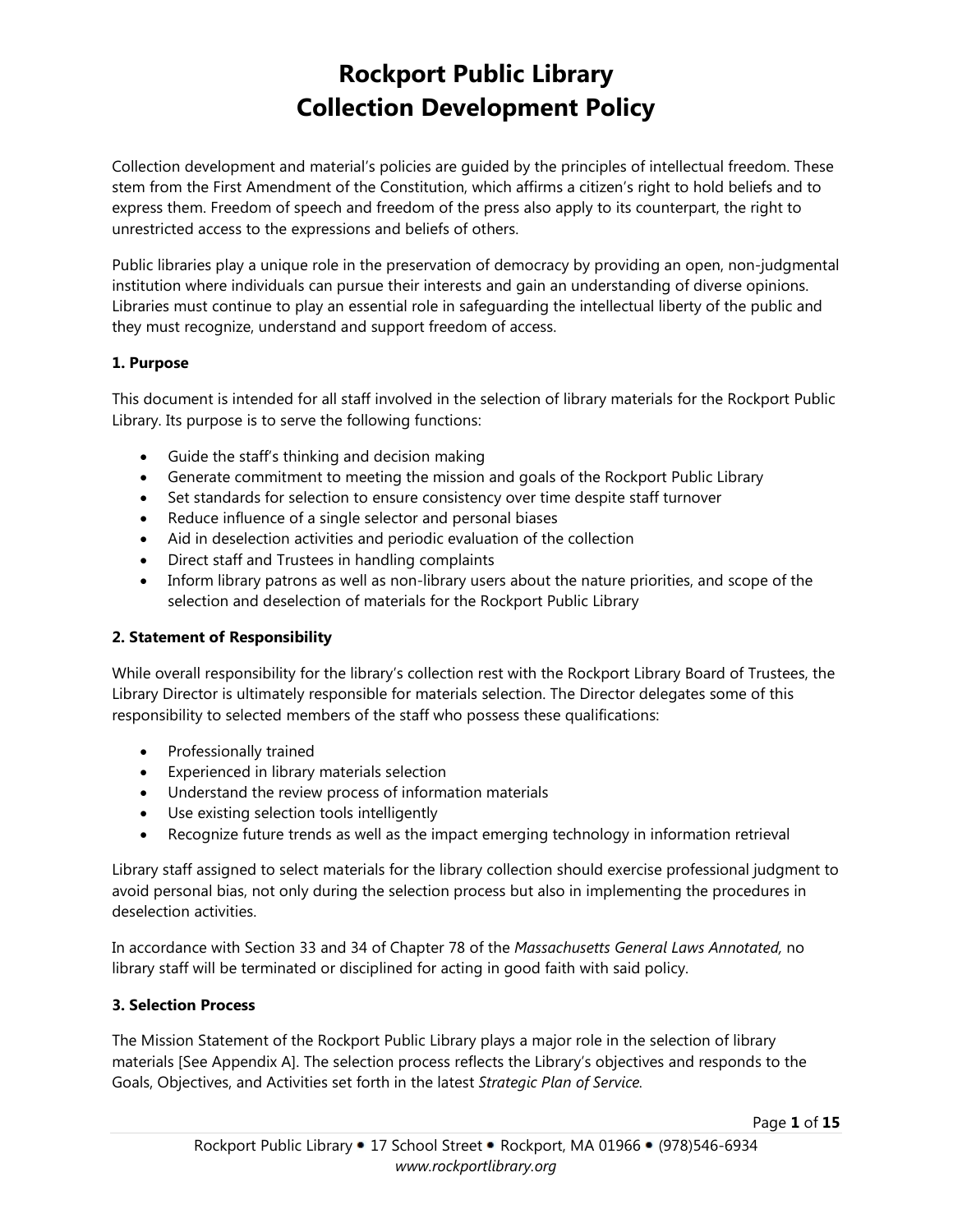Ongoing materials selection activities are founded on staff familiarity with existing collections, awareness of the needs of library users, as well as their knowledge or retrospective, current and future trends in information materials suitable for public library use. Favorable reviews are the most important criteria for selection. Cost, physical quality of the items, and materials from reputable publishers and producers are always taken into consideration.

The library staff selects materials in varying formats, including but not limited to, books, serials, audiovisual media, reference materials, econtent, and databases. Growth of the collections is controlled since stack space is limited. Old, worn-out and dated materials are removed to make room for recently acquired materials. Most of the selected materials are current imprints with retrospective buying generally limited to replacement of lost or damaged materials, and/or materials that may fill gaps in some areas of the collection. Serials, regardless of format, are evaluated by individual title and must meet selection criteria. Items recommended for purchase by patrons and staff may be placed on order if they meet selection criteria.

Careful consideration is given in the selection of new formats. Budget, community needs, existing information infrastructure, available space, and the probable impact on other library resources are all reviewed before a new format is added to the collection. The selection of material in any new format may result in the staff's decision to retire specific material formats from the Library's collections.

Works of local authors, illustrators, and items about contemporary Rockport, local history and genealogy will be selected either for circulating collections, reference, and/or the Rockport Room Collection.

Titles by local authors that are self-published are generally not added to the collection unless there is a compelling reason to do so (valuable local content, high local interest). Preference will be given if the work, or other works by the author, have been professionally reviewed. Local authors often donate selfpublished books to the library. If the donated book does not otherwise meet the Materials Selection Policy, it will not be accessioned.

# **4. Selection Tools**

Library staff involved in materials selection spends considerable time reading and evaluating reviews in order to decide which materials are appropriate for the Rockport Public Library collections.

The following shall be consulted in selecting materials:

A. Standard Library Reviewing Journals

- *Booklist*
- *Kirkus Reviews*
- *Library Journal*
- *New York Times Book Review*
- *Publisher's Weekly*
- *School Library Journal*

#### B. Supplementary Tools

- Award winners, and core collection lists
- Best seller lists from regional newspapers
- Current reviews for print, audio-visual, and electronic materials from popular trade magazines
- Recommended lists from professional associations and non-profit organizations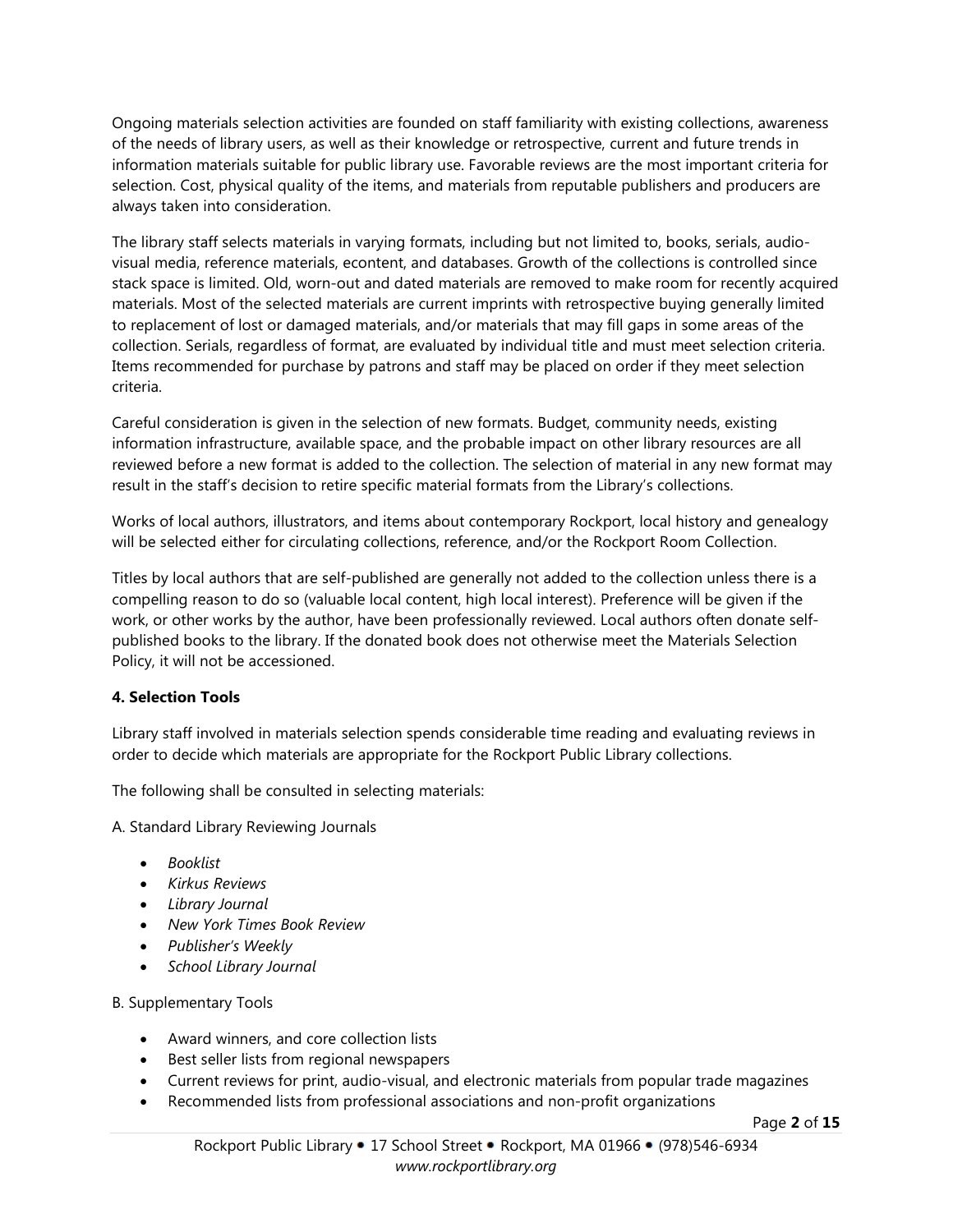• Catalogs, flyers, announcements from publishers, producers, and vendors are used only to identify titles to watch for reviews

#### **5. Criteria in Selection**

During the materials selection process the staff considers specific criteria in order to obtain the best of what is available in a cost-effective manner. The following criteria will be used as they apply:

# **A. Fiction**

These materials are selected to support the recreational needs of the community. They provide entertainment, aesthetic and cultural experiences, or stimulate imagination. The criteria for selection are:

- Popular demand
- Suitability of subject, writing style, and reading level of the intended audience
- Format
- Award winner or best seller
- Classic work
- Local authors
- Good review of the first release materials by unknown authors and foreign writers

#### **B. Nonfiction**

These materials are selected from a broad range of subject areas with varying points of view to provide factual, informational, and educational materials for the community. The criteria for selection are:

- Current interest
- Popular demand
- Format
- Expertise of the authors
- Accuracy and treatment of subject matter
- Scope and depth of coverage
- Style of presentation
- Relevance as a record of historical events

# **C. Young Adult Collection**

This collection is primarily for young adults between the ages of 12 and 16. The selection of materials for this collection is the responsibility of the Children's Librarian. The collection is chosen with an emphasis on materials which help develop the intellect, as well as those which entertain and enable young people to deal with the world around them. The Young Adult collection is considered a bridge to the adult collection, and it is expected that most young adults will choose their own materials with limited parental input. Young adults are encouraged to use the entire collection at the Rockport Public Library to the extent that their interests and capabilities allow.

The Young Adult collection is carefully chosen using the following criteria:

- Inclusion on ALA lists of best books for Young Adults
- Award winner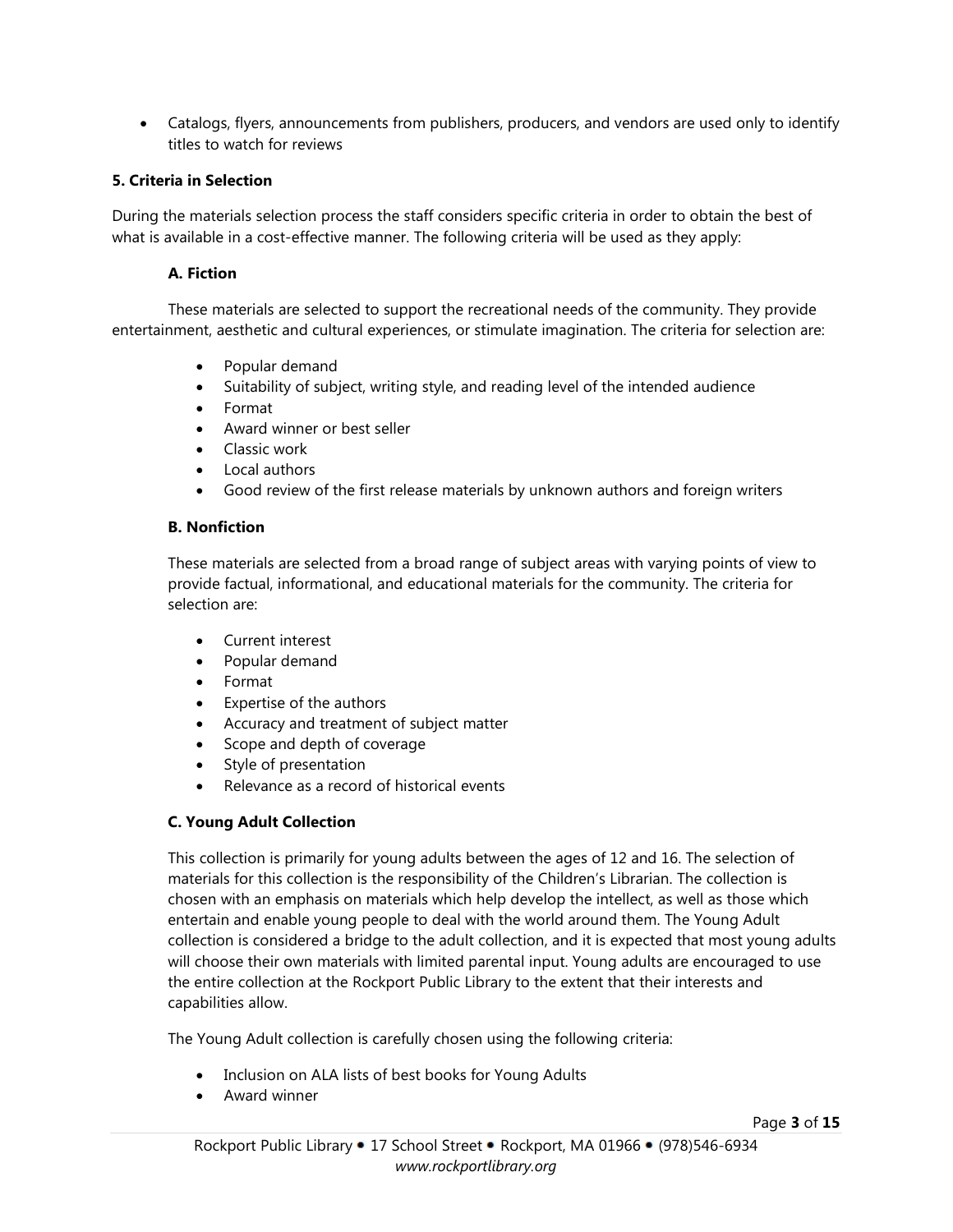- Current interest
- Popular demand
- Author with recognized success in writing for young adults
- Inclusion on summer reading lists
- Support for school projects

## **D. Children's Collection**

The Children's Collection is an integral part of the Rockport Public Library collections and is intended for informational, educational, cultural, and recreational needs for every age group from toddler through middle school. The selection of materials for the children's collection is delegated to the Children's Librarian who may solicit suggestions from other Children's Room staff. Recommendations from parents or legal guardians are welcome.

The collection in the Children's Room is comprised of a wide range of print and non-print materials in varied formats including picture and easy-to-read books, chapter books, magazines, audio-visual media, games, puzzles, econtent, and databases. Materials in this collection are selected using the same standards as in the adult collections. Emphasis is placed upon books that children will want to read for enjoyment as well as information. Selection is primarily based on favorable reviews from professional selection tools.

Children's materials are selected with careful attention to:

- Accuracy
- Reputation of the authors, editors, illustrators and producers
- Suitability and appropriateness of vocabulary
- Quality of illustrations
- Award winner
- Format
- Ease of use
- Value of material relative to exiting collection
- Titles on summer reading lists
- Appeal to potential users

Responsibilities for the use of library materials rests with the parents or legal guardians of the young patrons in their care who are encouraged to be actively involved in the reading, listening, and viewing choices their children make.

# **E. Rockport Room Collection**

The mission of the Rockport Room is to collect, preserve, and make available to researcher materials with historic significance concerning the inhabitants, government, institutions, built and natural environments of the Town of Rockport, including Gloucester from which Rockport was later incorporated as a separate community. This collection includes books, manuscripts, maps, memorabilia, microfilm, newspaper articles, pamphlets, photographs, postcards, serials, town government documents, and audiovisual materials. These materials are arranged for use by researchers and can be located through various indexes and the online catalog.

i) Acquisition Condition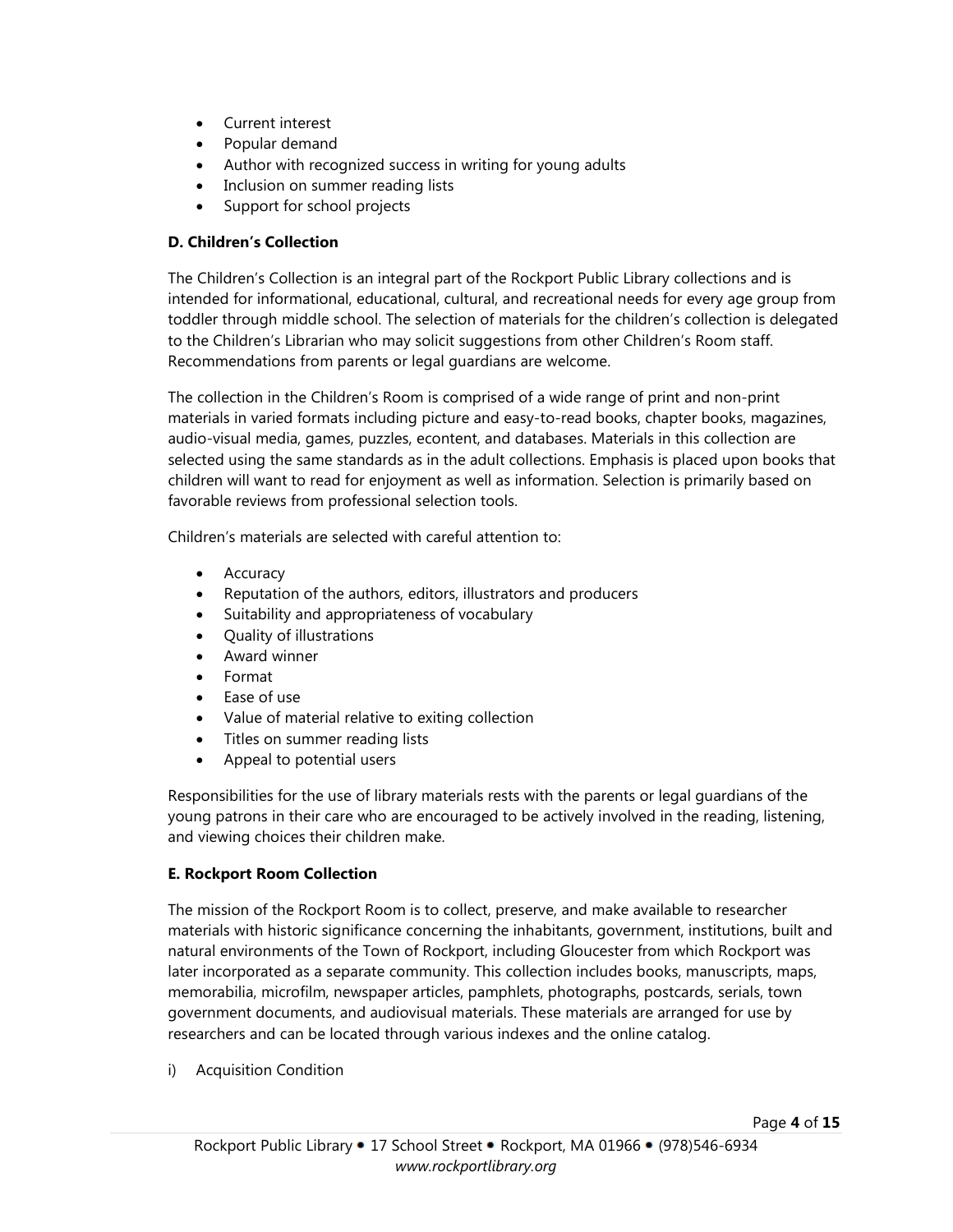- (1) Title to the items must be free and clear, without restrictions as to use or future disposition. Donors of materials to the Library's Collections will be asked to execute a Deed of Gift by which they affirm they had clear title to the donated property, that they transfer all rights to that property, including copyrights, to the Rockport Public Library, and that they understand that the Library may keep, exchange or sell the donated property at some future date without notice to the donor.
- (2) The Library can provide for the storage, protection and preservation of the items in a manner that assures their availability for Library purposes and kept according to professionally accepted standards.
- (3) Materials will be retained in the collection for as long as they remain useful for the mission and purpose of the Rockport Room.
- (4) Library Director must approve acquisitions.
- ii) Collection Guidelines

Materials will be added to the collection through gift or purchase consistent with the Mission Statement of the Rockport Public Library and the mission of the Rockport Room. The Rockport Public Library will not accept any donation with special conditions regarding retention or treatment.

The decision to add materials to the Rockport Room collection will be made by the Library Director. The library will not appraise materials for donors. Donors should further specify whether they would like to have returned to them materials the library does not wish to add to the Rockport Room collections.

# **6. Recommendations**

Patrons and members of the staff are welcome to offer recommendations of materials for additions to the library collection. Forms are provided to facilitate this process. Works recommended by patrons for library purchase are given special consideration. All recommendations are subject to review and are added to the collection if they meet the criteria used for selecting library materials.

# **7. Deselection Activities**

Deselection activities are carried out based on the criteria used for new materials and on the CREW [Method](https://www.tsl.texas.gov/ld/pubs/crew/index.html) created by the Texas State Library and Archives Commission.

The following are descriptions of such activities:

# **A. Weeding**

Systematic withdrawals are made with the goal of providing a collection that is current, reliable, in good condition, well-used, and which relates to the needs and interests of Rockport residents. Materials are discarded when they are judged to be dated, in poor condition, seldom used or otherwise no longer appropriate. The [CREW Method](https://www.tsl.texas.gov/ld/pubs/crew/index.html) will be used to provide guidance throughout this process.

# **B. Discards**

Discarded material may be given to the Friends of the Rockport Public Library for their book sales or may be given to other libraries and non-profit organizations. Withdrawn young adult or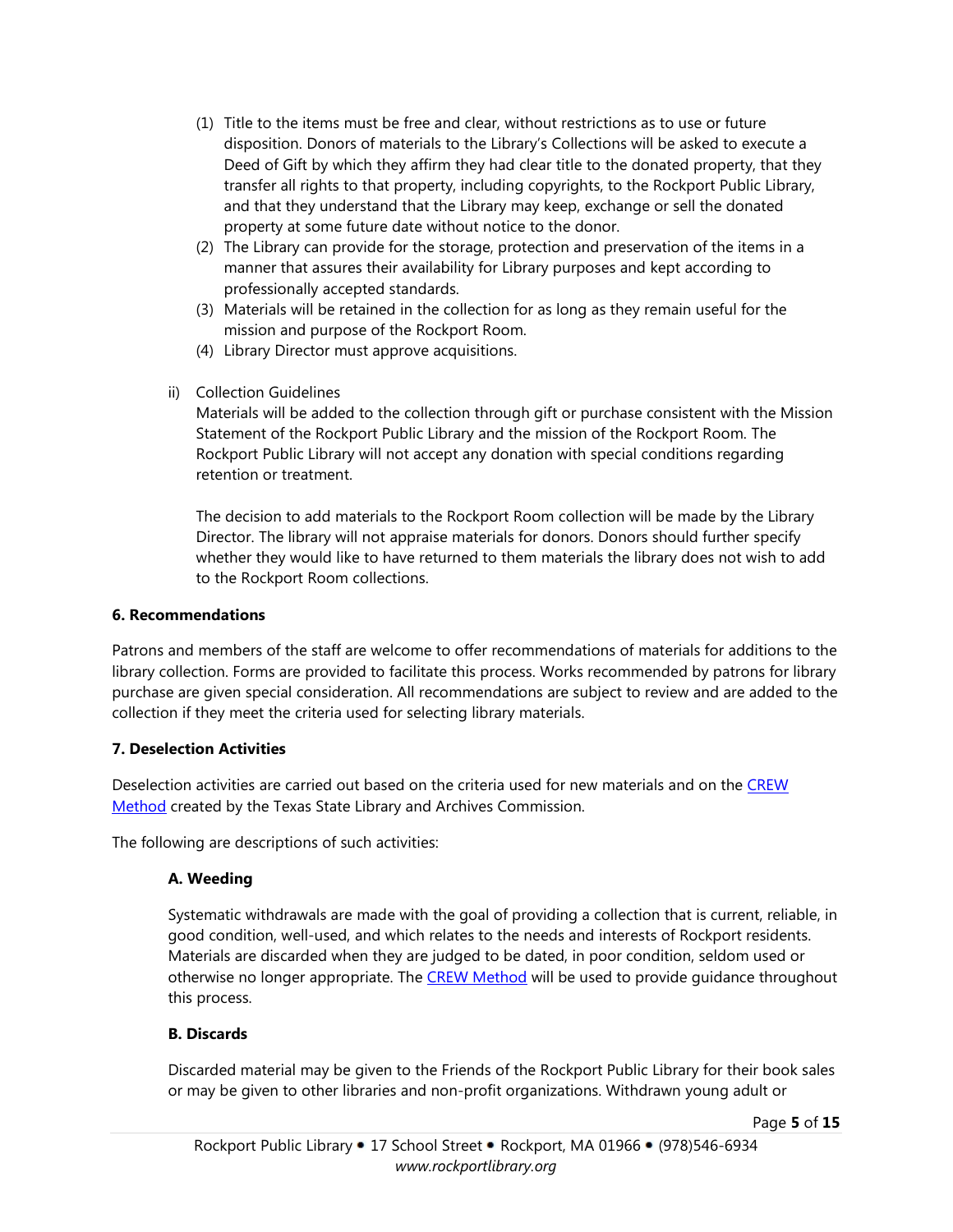children's materials may be offered to the local school and preschool libraries, if appropriate. Dated and worn-out materials are discarded if they have no remaining value.

# **C. Replacements**

When material has been lost or is in poor physical condition, attempts are made to replace it when necessary. Replacements are also made for some materials borrowed but never returned. The replacement is selected according to the prescribed process and criteria in materials selection.

#### **8. Miscellaneous Issues**

## **A. Evaluation**

The staff of the Rockport Public Library periodically reviews the collection relative to its current programs and services. Evaluation of the materials is based upon information from any or all of the following sources.

- Objectives required in the latest *Strategic Plan of Service*
- Compiled statistics on holdings
- Patron surveys
- Physical examination of the collection
- Shelf space
- Emerging/obsolete technologies

# **B. Resource Sharing**

As members of the Merrimack Valley Library Consortium (MVLC) and the Massachusetts Library System (MLS), the Library's materials selection includes resource sharing such as interlibrary loan. The interlibrary loan service will be used supplement the specific educational needs and recreational desires of library patrons. Interlibrary loan requests are processed in accordance to the guidelines set forth by the Consortium.

# **C. Gifts**

The Rockport Public Library reserves the right to accept or decline items offered for donation based upon the same criteria used for new purchases. Items not added to the collection will be given to the Friends of the Rockport Public Library for their book sales, unless the donor asks to have the items returned to them. The Library does not appraise gifts for tax purposes. A Deed of Gift form must be completed by any person or institution donating archival materials or collections to the Rockport Room.

# **9. Reconsideration of Library Material**

The Trustees of the Rockport Public Library endorses the principles of intellectual freedom which are inherent in the *First Amendment to the Constitution of the United States* and are expressed in the *Library Bill of Rights, Freedom to Read Statements, and Freedom to View Statements* adopted by the Council of the American Library Association. All four documents are incorporated as part of this *Materials Selection Policy.*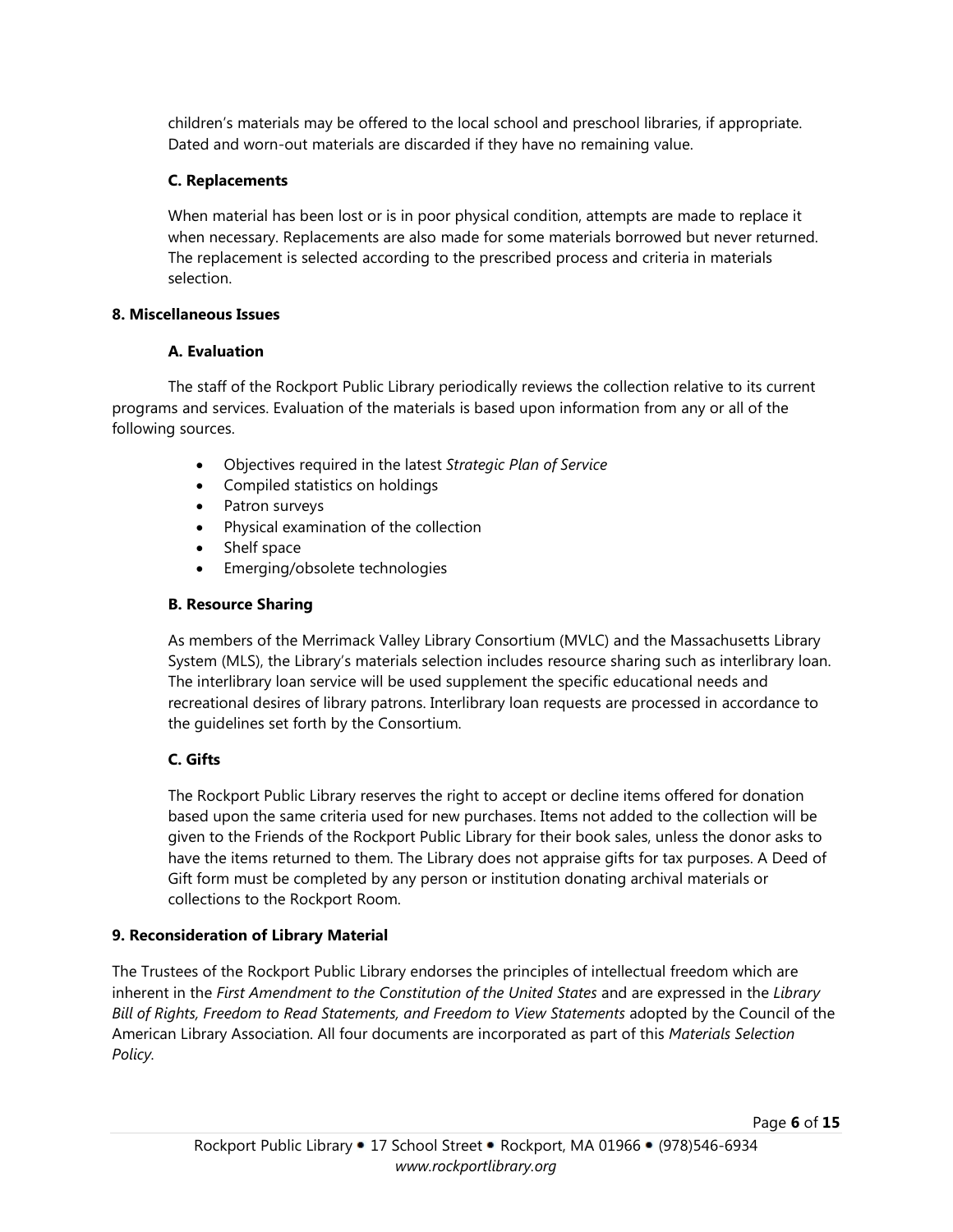In the materials selection process, the Rockport Public Library staff adheres to all the principals cited above and recognizes its obligation to provide as wide a spectrum of information resources as possible for the Town of Rockport. Selection cannot be restricted by the possibility that certain materials might be considered objectionable by some persons in the community based on moral, religious, social or political grounds.

Library patrons who object to a book or other material in the collection may request reconsideration of such. When a request for reconsideration is made, these procedures are followed.

1. The patron will be directed to a professional librarian or the Library Director, who will explain the materials selection policy. A copy of the policy may be given to the patron upon request. If the explanation is satisfactory, no further step is needed.

2. If the patron wishes to pursue the complaint he or she should fill out and submit to a professional librarian the *Request for Reconsideration of Library Material* form. The librarian will forward it to the Library Director. The Library Director sends a written response to the patron within 14 days from the date the form was submitted.

3. If the patron finds the staff decision unacceptable, he or she may appeal in writing to the Library Director, who then convenes a Reconsideration Committee. This Committee will consist of one Library Trustee, two members of the library staff plus the Director, and three members of the community jointly appointed by the Trustees and the Library Director.

4. The library material in question shall not be removed from the collection during the review process. As the material is being reviewed, the Reconsideration Committee conducts a thorough evaluation based on the selection guidelines outlined in this document while taking into consideration the written comments from the patron. The Committee will recommend a course of action to the Library Director within 30 days. The Library Director will inform the patron of the Committee's final decision in writing.

5. Copy of the Committee's final decision will be retained on file at the Director's Office.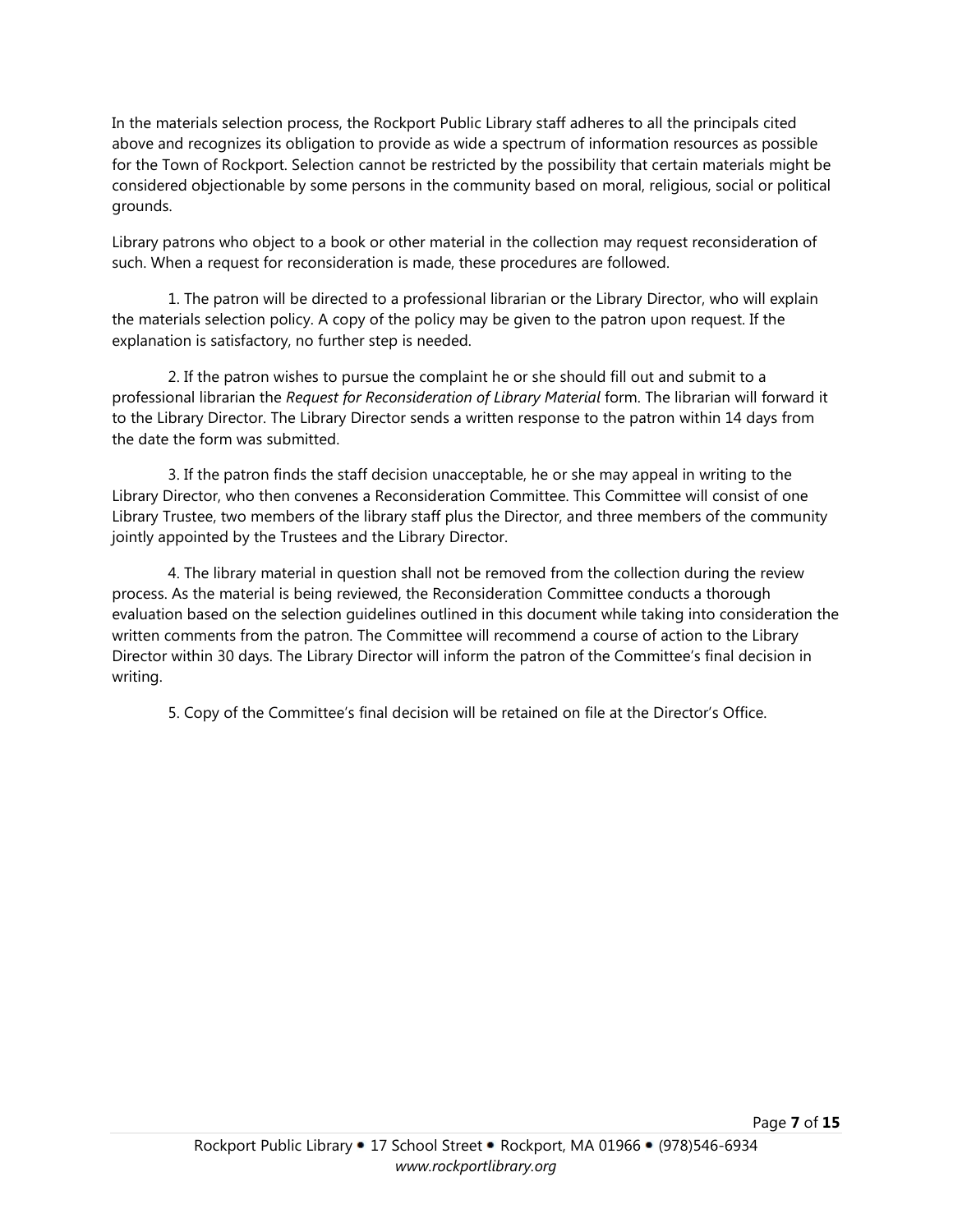# **Rockport Public Library 17 School Street – Rockport MA 01966 978-546-6934**

#### **Request for Reconsideration of Library Material**

1. Material you wish the Library to reconsider:

| Title:     |                    |          |                  |       |
|------------|--------------------|----------|------------------|-------|
| Author:    |                    |          |                  |       |
| Publisher: |                    |          |                  |       |
| Producer:  |                    |          |                  |       |
| Date:      |                    |          |                  |       |
| Format:    | book               | magazine | _newspaper       |       |
|            | audio-visual media |          | digital resource | other |

2. Why do you object to this material?

*Please be as specific as possible. You may use the space at the back of this form if necessary.*

3. Have you read, viewed or listened to the entire work? If not, which parts did you read, view or listen to?

4. What is your opinion about the reviews of this material? *Please write the source and date of the reviews.*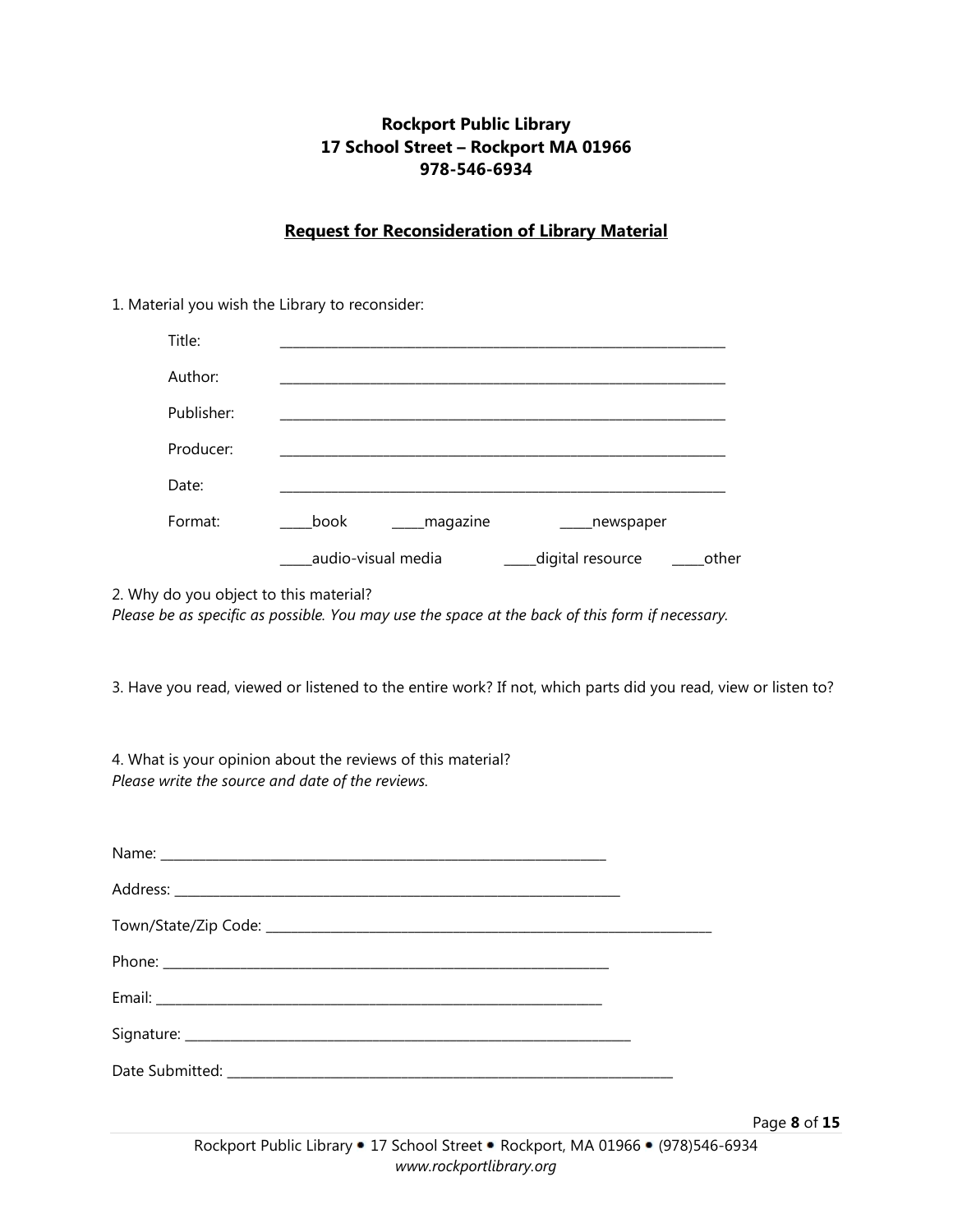#### **10. Appendices**

- **A. Mission Statement of the Rockport Public Library**
- **B. Vision Statement of the Rockport Public Library**
- **C. First Amendment to the United States Constitution**
- **D. Library Bill of Rights**
- **E. Freedom to Read Statements**
- **F. Freedom to View Statements**

#### **A. Mission Statement of the Rockport Public Library**

The Rockport Public Library is a vital resource for ideas, information and recreation for all members of the community. It provides universal access to knowledge and lifelong learning through print, online resources, programs and services. The library will be responsive to the needs of its community, advocate and support the use of appropriate technology, build an excellent collection, commit itself to the highest ideals of library service and the principles of intellectual freedom, and provide a welcoming meeting place for the community.

> *Approved by the Rockport Public Library Board of Trustees March 26, 2015*

#### **B. Vision Statement of the Rockport Public Library**

The Rockport Public Library will be the town of Rockport's recognized source of knowledge and information, a dynamic welcoming destination, and an encourager of reading, creative programs, leadingedge technology, and materials to satisfy every curiosity.

We believe all questions and requests are important and we strive for excellence in the quality of answers we offer. We listen to our patrons, surprise them with superior service, and embrace change when it will improve our library.

We develop community partnerships that minimize duplication of efforts while exploring budget economies and strengthening our library as a valuable resource for every member of our town.

We promote the joy of reading and the value of lifelong learning to all.

*Approved by the Rockport Public Library Board of Trustees September 29, 2016*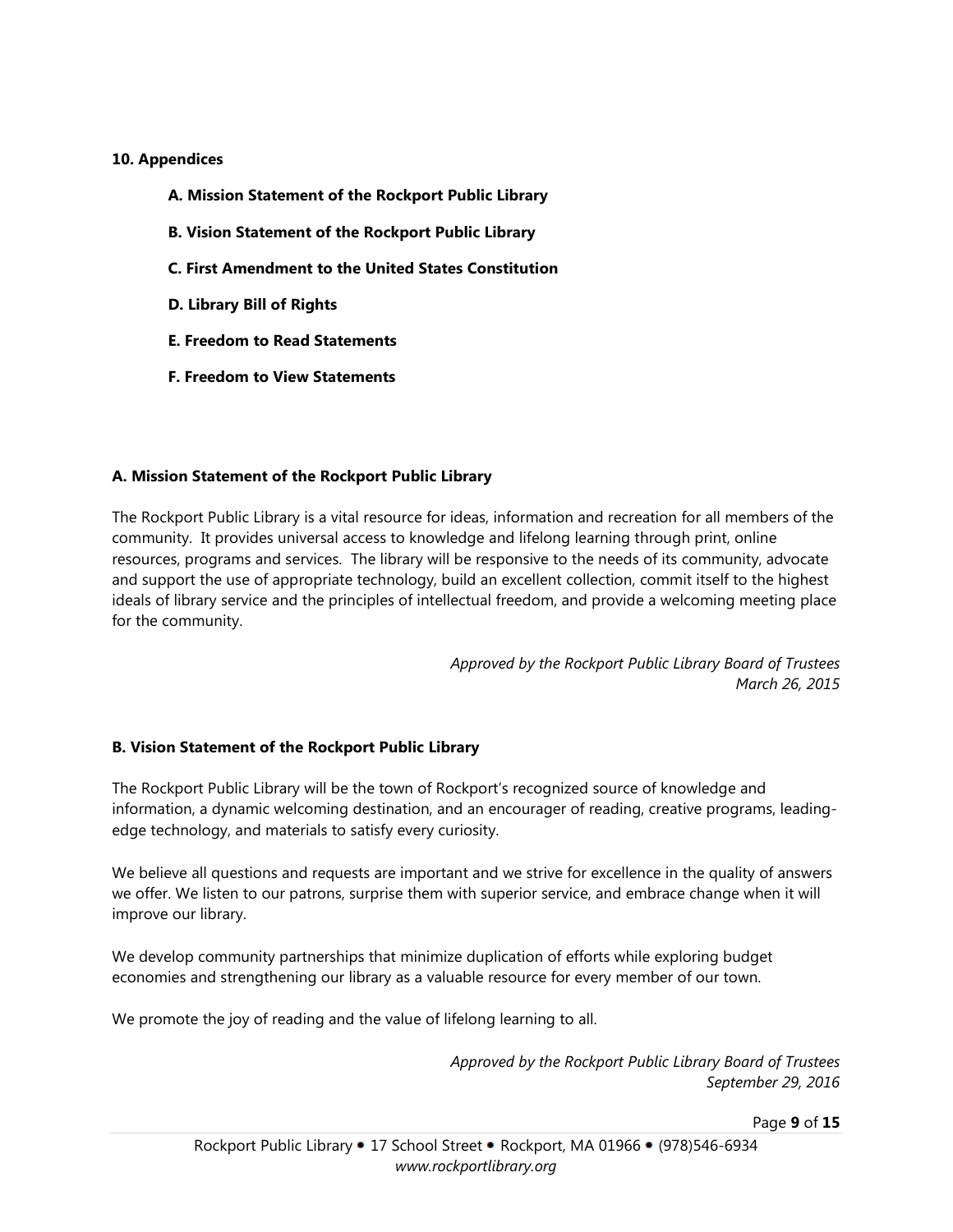# **C. First Amendment of the Bill of Rights to the United States Constitution**

CONGRESS SHALL MAKE NO LAW RESPECTING AN ESTABLISHMENT OF RELIGION, OR PROHIBITING THE FREE EXERCISE THEROF; OR ABRIDGING THE FREEDOM OF SPEECH, OR OF THE PRESS; OR THE RIGHT OF THE PEOPLE PEACABLY TO ASSEMBLE, AND TO PETITION THE GOVERNMENT FOR A REDRESS OF GRIEVANCES.

The Bill of Rights to the U.S. Constitution was ratified on December 15, 1791

"Censorship reflects a society's lack of confidence in itself. It is a hallmark of an authoritarian regime…" – Supreme Court Justice Potter Stewart, dissenting Ginzberg v. United States, 383 U.S. 463 (1966)

"The very purpose of a Bill of Rights was to withdraw certain subjects from the vicissitudes of political controversy, to place them beyond the reach of majorities and officials and to establish them as legal principles to be applied by the courts. One's right to life, liberty, and property, to free speech, a free press, freedom of worship and assembly, and other fundamental rights may not be submitted to vote; they depend on the outcome of no elections." – Supreme Court Justice Robert Jackson, West Virginia State Board of Education v. Barnette, 319 U.S. 624 (1943)

"First Amendment freedoms are most in danger when the government seeks to control thought or to justify its laws for that impermissible end. The right to think is the beginning of freedom, and speech must be protected from the government because speech is the beginning of thought." – Supreme Court Justice Anthony M. Kennedy, Ashcroft v. Free Speech Coalition (00-795) 198 F. 3d 1083, affirmed.

"Almost all human beings have an infinite capacity for taking things for granted." – Aldous Huxley, author of *Brave New World*

"Men feared witches and burnt women. It is the function of speech to free men from the bondage of irrational fears." – U.S. Supreme Court Justice Louis D. Brandeis (1856-1941), Whitney v. California, 274 U.S. 357 (1927)

# **D. Library Bill of Rights**

The American Library Association affirms that all libraries are forums for information and ideas, and that the following basic policies should guide their services.

I. Books and other library resources should be provided for the interest, information, and enlightenment of all people of the community the library serves. Materials should not be excluded because of the origin, background, or views of those contributing to their creation.

II. Libraries should provide materials and information presenting all points of view on current and historical issues. Materials should not be proscribed or removed because of partisan or doctrinal disapproval.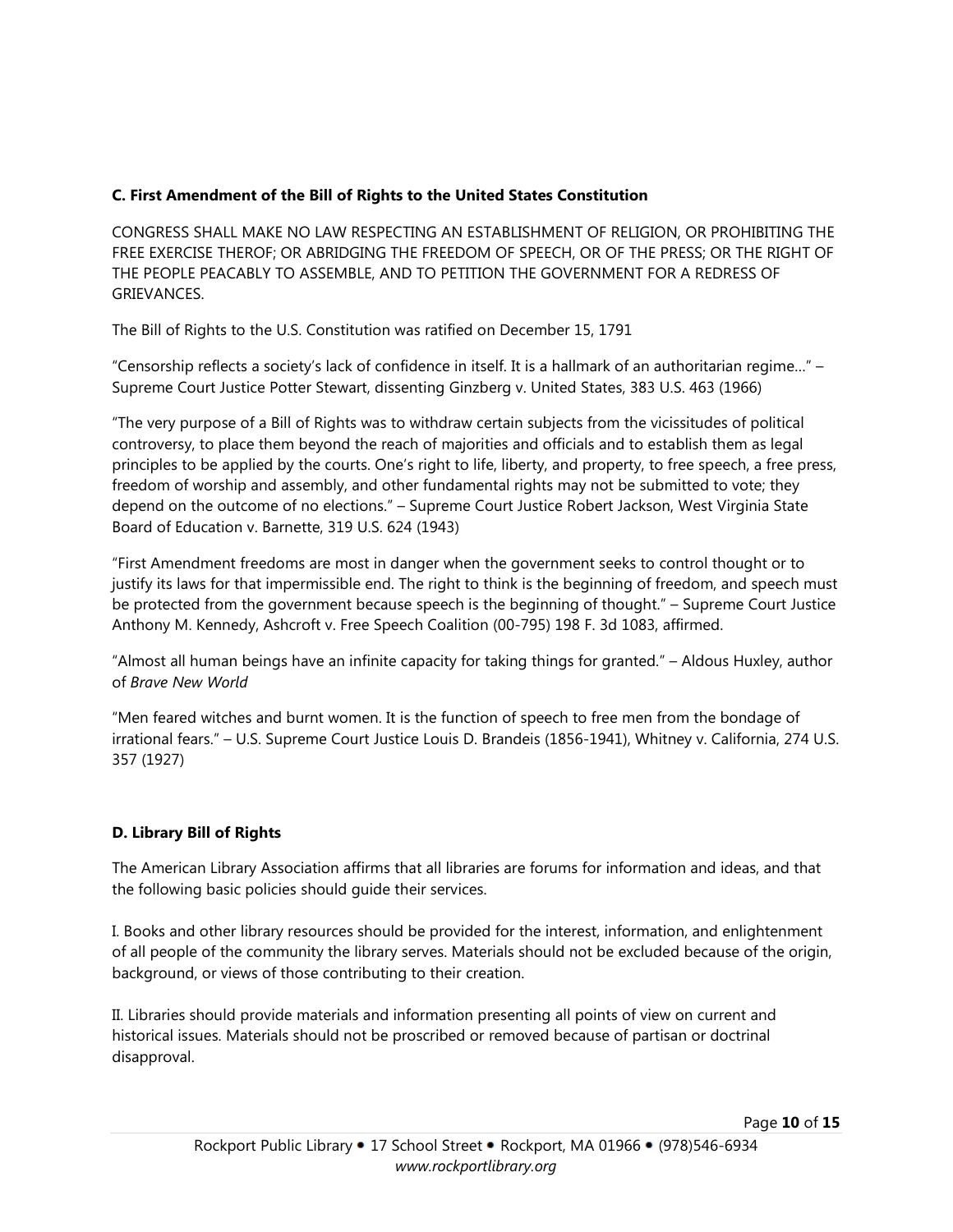III. Libraries should challenge censorship in the fulfillment of their responsibility to provide information and enlightenment.

IV. Libraries should cooperate with all persons and groups concerned with resisting abridgment of free expression and free access to ideas.

V. A person's right to use a library should not be denied or abridged because of origin, age, background, or views.

VI. Libraries which make exhibit spaces and meeting rooms available to the public they serve should make such facilities available on an equitable basis, regardless of the beliefs or affiliations of individuals or groups requesting their use.

Adopted June 19, 1939, by the ALA Council; amended October 14, 1944; June 18, 1948; February 2, 1961; June 27, 1967; January 23, 1980; inclusion of "age" reaffirmed January 23, 1996.

A history of the Library Bill of Rights is found in the latest edition of the [Intellectual Freedom Manual.](http://www.ala.org/advocacy/intfreedom/iftoolkits/ifmanual/intellectual)

Although the Articles of the Library Bill of Rights are unambiguous statements of basic principles that should govern the service of all libraries, questions do arise concerning application of these principles to specific library practices. See the documents designated by the Intellectual Freedom Committee as [Interpretations of the Library Bill of Rights.](http://www.ala.org/advocacy/intfreedom/librarybill/interpretations)

# **E. The Freedom to Read Statement**

The freedom to read is essential to our democracy. It is continuously under attack. Private groups and public authorities in various parts of the country are working to remove or limit access to reading materials, to censor content in schools, to label "controversial" views, to distribute lists of "objectionable" books or authors, and to purge libraries. These actions apparently rise from a view that our national tradition of free expression is no longer valid; that censorship and suppression are needed to counter threats to safety or national security, as well as to avoid the subversion of politics and the corruption of morals. We, as individuals devoted to reading and as librarians and publishers responsible for disseminating ideas, wish to assert the public interest in the preservation of the freedom to read.

Most attempts at suppression rest on a denial of the fundamental premise of democracy: that the ordinary individual, by exercising critical judgment, will select the good and reject the bad. We trust Americans to recognize propaganda and misinformation, and to make their own decisions about what they read and believe. We do not believe they are prepared to sacrifice their heritage of a free press in order to be "protected" against what others think may be bad for them. We believe they still favor free enterprise in ideas and expression.

These efforts at suppression are related to a larger pattern of pressures being brought against education, the press, art and images, films, broadcast media, and the Internet. The problem is not only one of actual censorship. The shadow of fear cast by these pressures leads, we suspect, to an even larger voluntary curtailment of expression by those who seek to avoid controversy or unwelcome scrutiny by government officials.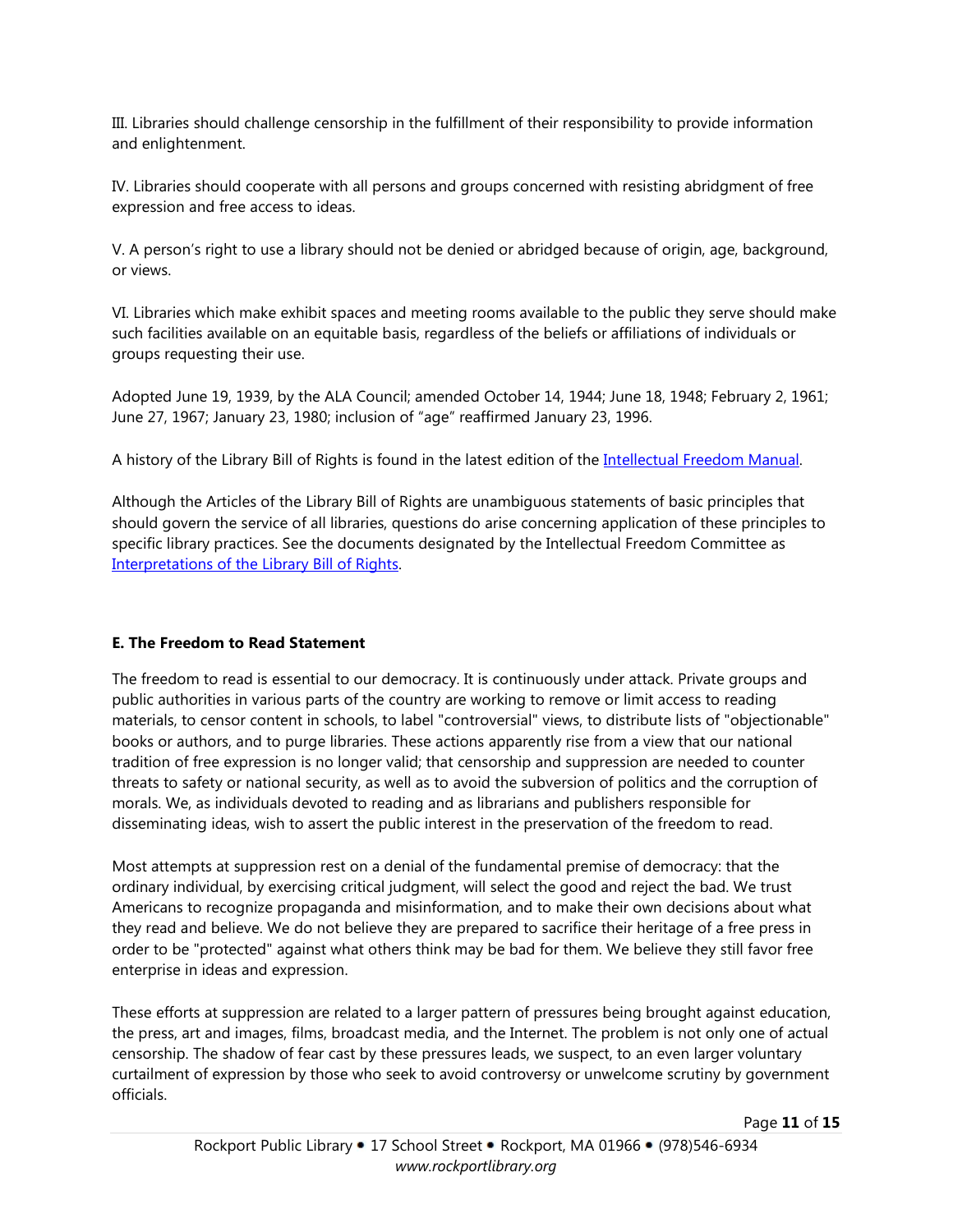Such pressure toward conformity is perhaps natural to a time of accelerated change. And yet suppression is never more dangerous than in such a time of social tension. Freedom has given the United States the elasticity to endure strain. Freedom keeps open the path of novel and creative solutions, and enables change to come by choice. Every silencing of a heresy, every enforcement of an orthodoxy, diminishes the toughness and resilience of our society and leaves it the less able to deal with controversy and difference.

Now as always in our history, reading is among our greatest freedoms. The freedom to read and write is almost the only means for making generally available ideas or manners of expression that can initially command only a small audience. The written word is the natural medium for the new idea and the untried voice from which come the original contributions to social growth. It is essential to the extended discussion that serious thought requires, and to the accumulation of knowledge and ideas into organized collections.

We believe that free communication is essential to the preservation of a free society and a creative culture. We believe that these pressures toward conformity present the danger of limiting the range and variety of inquiry and expression on which our democracy and our culture depend. We believe that every American community must jealously guard the freedom to publish and to circulate, in order to preserve its own freedom to read. We believe that publishers and librarians have a profound responsibility to give validity to that freedom to read by making it possible for the readers to choose freely from a variety of offerings.

The freedom to read is guaranteed by the Constitution. Those with faith in free people will stand firm on these constitutional guarantees of essential rights and will exercise the responsibilities that accompany these rights.

We therefore affirm these propositions:

1. *It is in the public interest for publishers and librarians to make available the widest diversity of views and expressions, including those that are unorthodox, unpopular, or considered dangerous by the majority.*

Creative thought is by definition new, and what is new is different. The bearer of every new thought is a rebel until that idea is refined and tested. Totalitarian systems attempt to maintain themselves in power by the ruthless suppression of any concept that challenges the established orthodoxy. The power of a democratic system to adapt to change is vastly strengthened by the freedom of its citizens to choose widely from among conflicting opinions offered freely to them. To stifle every nonconformist idea at birth would mark the end of the democratic process. Furthermore, only through the constant activity of weighing and selecting can the democratic mind attain the strength demanded by times like these. We need to know not only what we believe but why we believe it.

2. *Publishers, librarians, and booksellers do not need to endorse every idea or presentation they make available. It would conflict with the public interest for them to establish their own political, moral, or aesthetic views as a standard for determining what should be published or circulated.*

Publishers and librarians serve the educational process by helping to make available knowledge and ideas required for the growth of the mind and the increase of learning. They do not foster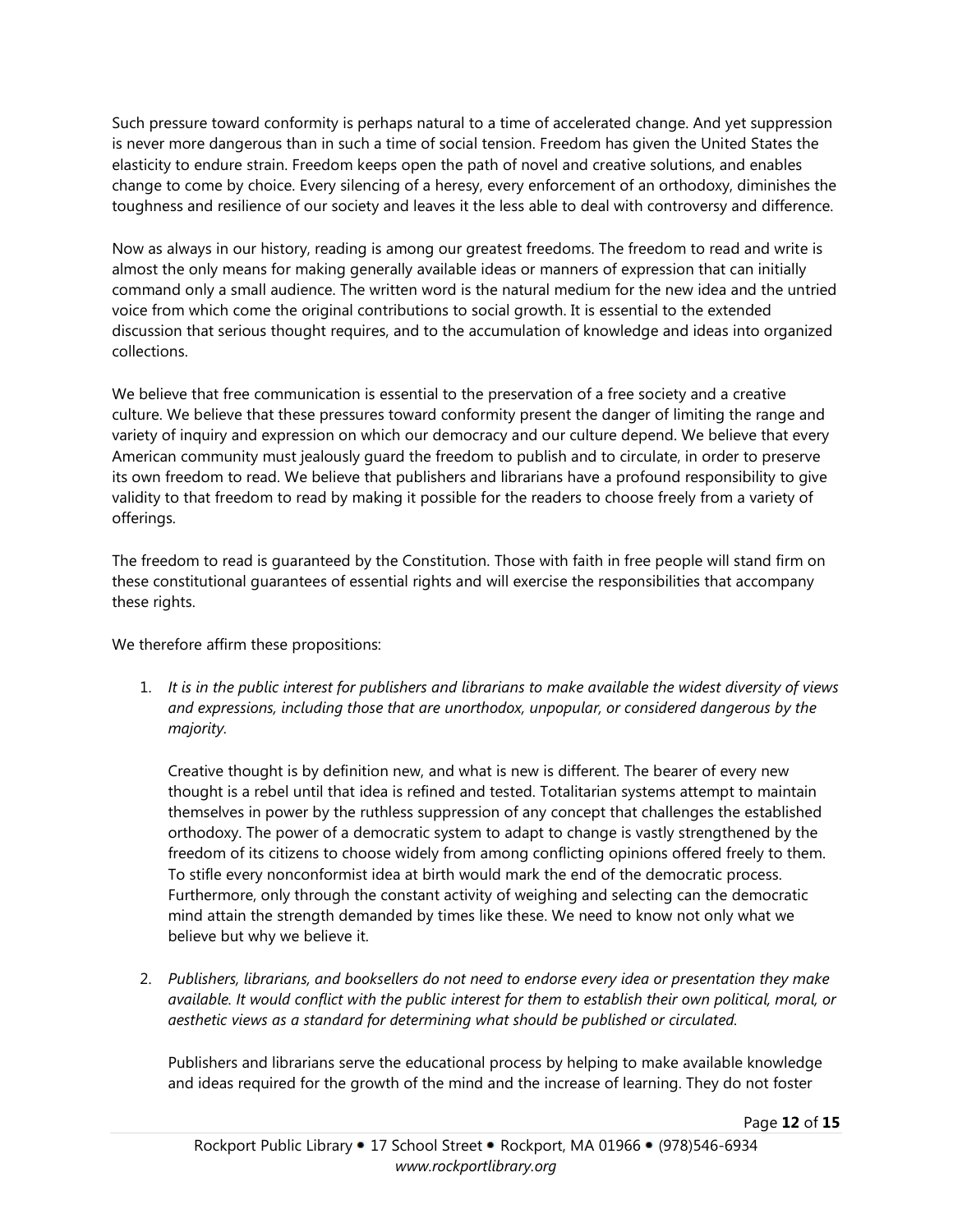education by imposing as mentors the patterns of their own thought. The people should have the freedom to read and consider a broader range of ideas than those that may be held by any single librarian or publisher or government or church. It is wrong that what one can read should be confined to what another thinks proper.

3. *It is contrary to the public interest for publishers or librarians to bar access to writings on the basis of the personal history or political affiliations of the author.*

No art or literature can flourish if it is to be measured by the political views or private lives of its creators. No society of free people can flourish that draws up lists of writers to whom it will not listen, whatever they may have to say.

4. *There is no place in our society for efforts to coerce the taste of others, to confine adults to the reading matter deemed suitable for adolescents, or to inhibit the efforts of writers to achieve artistic expression.*

To some, much of modern expression is shocking. But is not much of life itself shocking? We cut off literature at the source if we prevent writers from dealing with the stuff of life. Parents and teachers have a responsibility to prepare the young to meet the diversity of experiences in life to which they will be exposed, as they have a responsibility to help them learn to think critically for themselves. These are affirmative responsibilities, not to be discharged simply by preventing them from reading works for which they are not yet prepared. In these matters values differ, and values cannot be legislated; nor can machinery be devised that will suit the demands of one group without limiting the freedom of others.

5. *It is not in the public interest to force a reader to accept the prejudgment of a label characterizing any expression or its author as subversive or dangerous.*

The ideal of labeling presupposes the existence of individuals or groups with wisdom to determine by authority what is good or bad for others. It presupposes that individuals must be directed in making up their minds about the ideas they examine. But Americans do not need others to do their thinking for them.

6. *It is the responsibility of publishers and librarians, as guardians of the people's freedom to read, to contest encroachments upon that freedom by individuals or groups seeking to impose their own standards or tastes upon the community at large; and by the government whenever it seeks to reduce or deny public access to public information.*

It is inevitable in the give and take of the democratic process that the political, the moral, or the aesthetic concepts of an individual or group will occasionally collide with those of another individual or group. In a free society individuals are free to determine for themselves what they wish to read, and each group is free to determine what it will recommend to its freely associated members. But no group has the right to take the law into its own hands, and to impose its own concept of politics or morality upon other members of a democratic society. Freedom is no freedom if it is accorded only to the accepted and the inoffensive. Further, democratic societies are more safe, free, and creative when the free flow of public information is not restricted by governmental prerogative or self-censorship.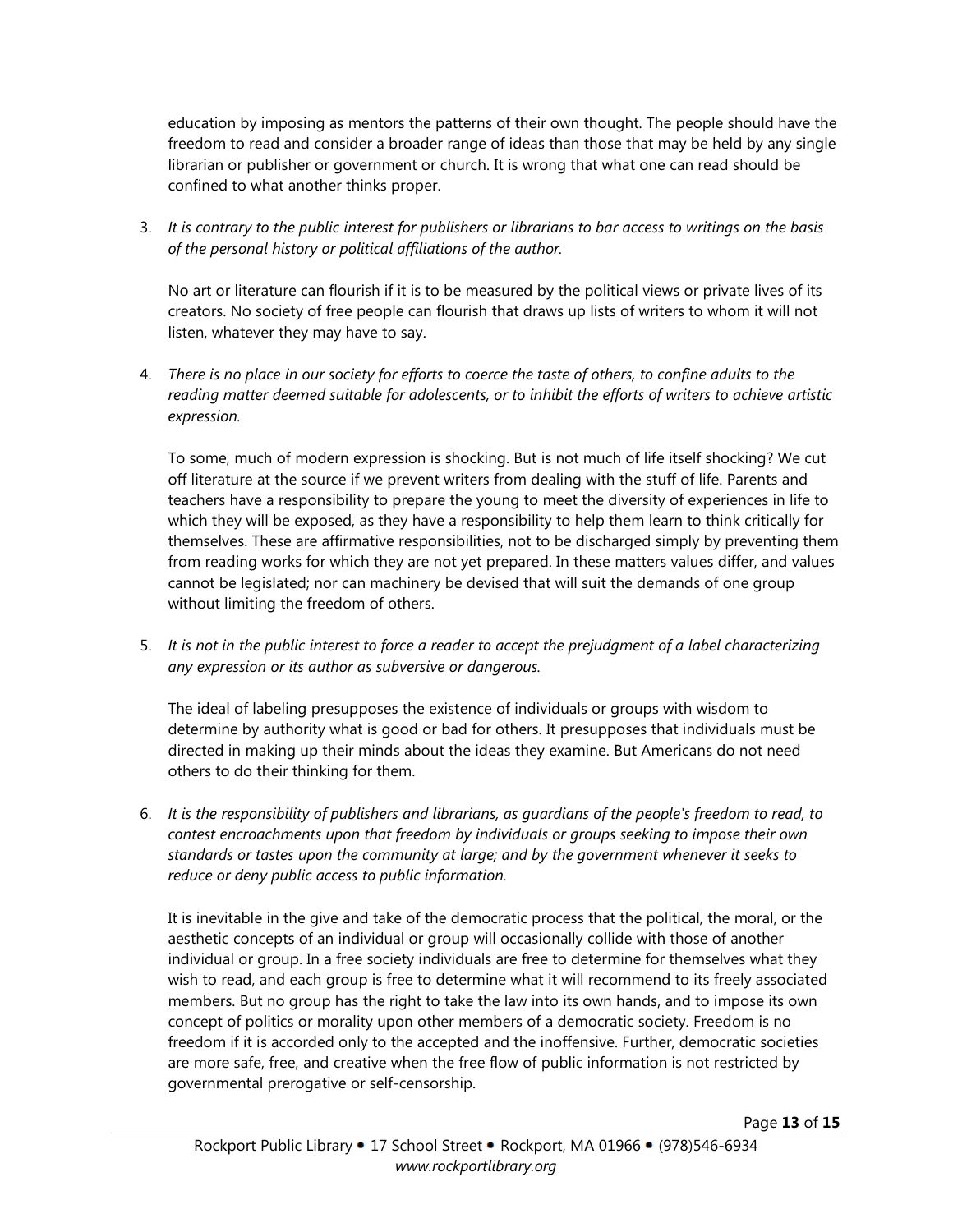7. *It is the responsibility of publishers and librarians to give full meaning to the freedom to read by providing books that enrich the quality and diversity of thought and expression. By the exercise of this affirmative responsibility, they can demonstrate that the answer to a "bad" book is a good one, the answer to a "bad" idea is a good one.*

The freedom to read is of little consequence when the reader cannot obtain matter fit for that reader's purpose. What is needed is not only the absence of restraint, but the positive provision of opportunity for the people to read the best that has been thought and said. Books are the major channel by which the intellectual inheritance is handed down, and the principal means of its testing and growth. The defense of the freedom to read requires of all publishers and librarians the utmost of their faculties, and deserves of all Americans the fullest of their support.

We state these propositions neither lightly nor as easy generalizations. We here stake out a lofty claim for the value of the written word. We do so because we believe that it is possessed of enormous variety and usefulness, worthy of cherishing and keeping free. We realize that the application of these propositions may mean the dissemination of ideas and manners of expression that are repugnant to many persons. We do not state these propositions in the comfortable belief that what people read is unimportant. We believe rather that what people read is deeply important; that ideas can be dangerous; but that the suppression of ideas is fatal to a democratic society. Freedom itself is a dangerous way of life, but it is ours.

This statement was originally issued in May of 1953 by the Westchester Conference of the American Library Association and the American Book Publishers Council, which in 1970 consolidated with the American Educational Publishers Institute to become the Association of American Publishers.

Adopted June 25, 1953, by the ALA Council and the AAP Freedom to Read Committee; amended January 28, 1972; January 16, 1991; July 12, 2000; June 30, 2004.

# **F. The Freedom to View Statement**

The FREEDOM TO VIEW, along with the freedom to speak, to hear, and to read, is protected by the First Amendment to the Constitution of the United States. In a free society, there is no place for censorship of any medium of expression. Therefore these principles are affirmed:

1. To provide the broadest access to film, video, and other audiovisual materials because they are a means for the communication of ideas. Liberty of circulation is essential to insure the constitutional guarantees of freedom of expression.

2. To protect the confidentiality of all individuals and institutions using film, video, and other audiovisual materials.

3. To provide film, video, and other audiovisual materials which represent a diversity of views and expression. Selection of a work does not constitute or imply agreement with or approval of the content.